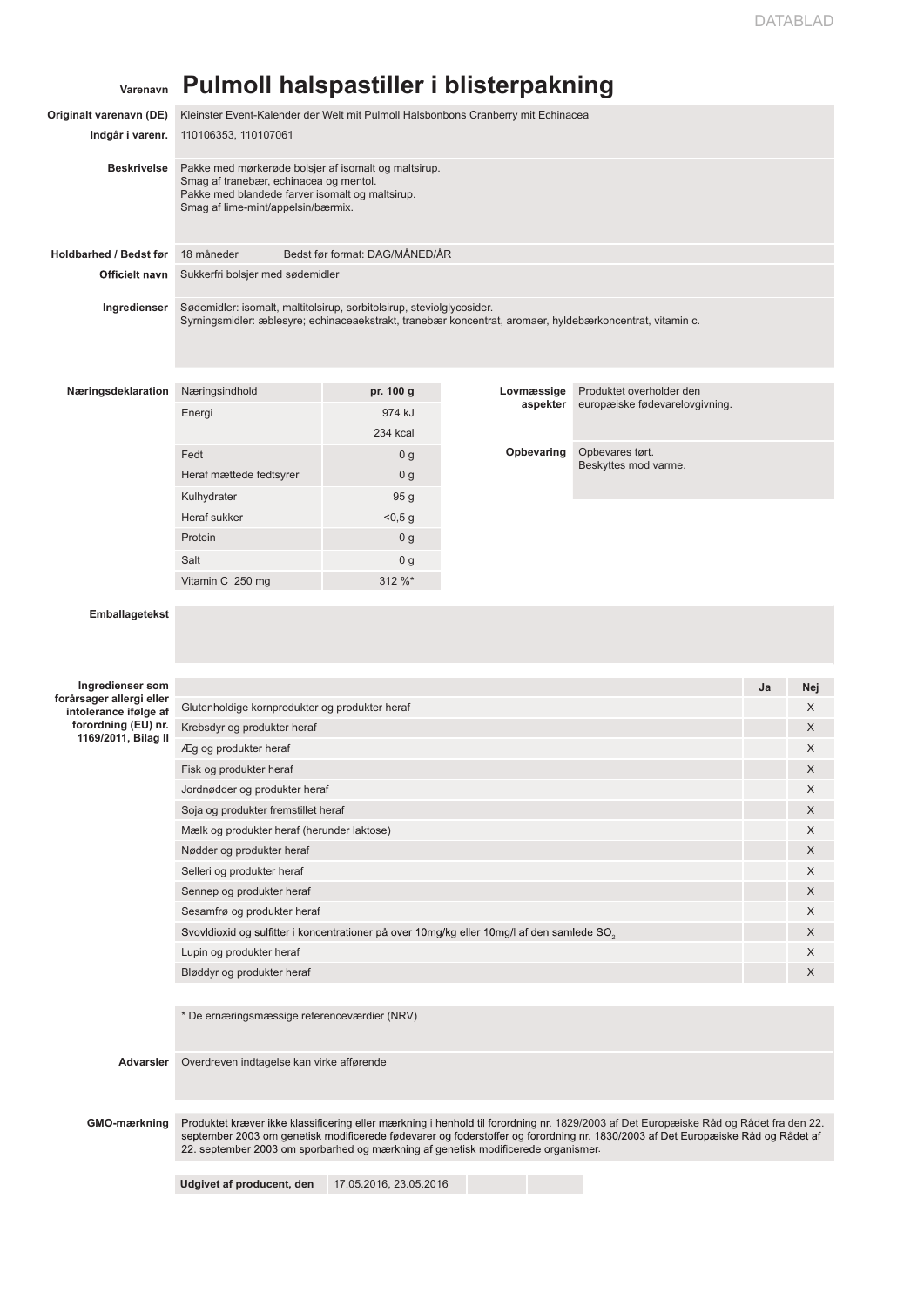|                                                                                           | Produktbeschreibung                                                                                                                                                                                                                                                                                                                                                                                                                                                                                                                                                                                                                                                                                                                                                                                                                                                                                                                                                                                                                                                                                                                                                                                                                                                                                                                                                                            | Product description                                                                                                                                                                                                                                                                                                                                                                                                                                                                                                                                                                                   | Description du produit                                                                                                                                                                                                                                                                                                                                       |                                                                                  |  |
|-------------------------------------------------------------------------------------------|------------------------------------------------------------------------------------------------------------------------------------------------------------------------------------------------------------------------------------------------------------------------------------------------------------------------------------------------------------------------------------------------------------------------------------------------------------------------------------------------------------------------------------------------------------------------------------------------------------------------------------------------------------------------------------------------------------------------------------------------------------------------------------------------------------------------------------------------------------------------------------------------------------------------------------------------------------------------------------------------------------------------------------------------------------------------------------------------------------------------------------------------------------------------------------------------------------------------------------------------------------------------------------------------------------------------------------------------------------------------------------------------|-------------------------------------------------------------------------------------------------------------------------------------------------------------------------------------------------------------------------------------------------------------------------------------------------------------------------------------------------------------------------------------------------------------------------------------------------------------------------------------------------------------------------------------------------------------------------------------------------------|--------------------------------------------------------------------------------------------------------------------------------------------------------------------------------------------------------------------------------------------------------------------------------------------------------------------------------------------------------------|----------------------------------------------------------------------------------|--|
| Produkt /Product /Produit:                                                                |                                                                                                                                                                                                                                                                                                                                                                                                                                                                                                                                                                                                                                                                                                                                                                                                                                                                                                                                                                                                                                                                                                                                                                                                                                                                                                                                                                                                | <b>XS-Taschendose bedruckt mit Pulmoll Halsbonbons</b>                                                                                                                                                                                                                                                                                                                                                                                                                                                                                                                                                |                                                                                                                                                                                                                                                                                                                                                              |                                                                                  |  |
| Artikelnummer / Item number /<br>Numero d'article                                         |                                                                                                                                                                                                                                                                                                                                                                                                                                                                                                                                                                                                                                                                                                                                                                                                                                                                                                                                                                                                                                                                                                                                                                                                                                                                                                                                                                                                | 110106353                                                                                                                                                                                                                                                                                                                                                                                                                                                                                                                                                                                             |                                                                                                                                                                                                                                                                                                                                                              |                                                                                  |  |
| Beschreibung / Description /<br>Description:                                              | gelb-grüne, orange und rote<br>Hartkaramellen aus Isomalt und<br>Maltitsirup mit Limetten Zitronen-,<br>Orangen- und Beeren Geschmack                                                                                                                                                                                                                                                                                                                                                                                                                                                                                                                                                                                                                                                                                                                                                                                                                                                                                                                                                                                                                                                                                                                                                                                                                                                          | greenish-yellow, orange and red coloured<br>hardboiled candies made of isomalt and<br>maltitol syrup with lime, orange and berry<br>taste                                                                                                                                                                                                                                                                                                                                                                                                                                                             | bonbons vert-jaune, orange et rouge sur<br>la base d'isomalt et de sirop de maltitol,<br>arôme citron vert, orange et fruit rouges                                                                                                                                                                                                                           |                                                                                  |  |
| MHD / Best before date /<br>Date de durabilité minimale :                                 | 18 Monate                                                                                                                                                                                                                                                                                                                                                                                                                                                                                                                                                                                                                                                                                                                                                                                                                                                                                                                                                                                                                                                                                                                                                                                                                                                                                                                                                                                      | 18 months                                                                                                                                                                                                                                                                                                                                                                                                                                                                                                                                                                                             | 18 mois                                                                                                                                                                                                                                                                                                                                                      |                                                                                  |  |
| Darstellung MHD / Format BBD/<br>Format DDM:                                              | DD/MM/YYYY<br><b>ULLUMM/JJJJ</b>                                                                                                                                                                                                                                                                                                                                                                                                                                                                                                                                                                                                                                                                                                                                                                                                                                                                                                                                                                                                                                                                                                                                                                                                                                                                                                                                                               |                                                                                                                                                                                                                                                                                                                                                                                                                                                                                                                                                                                                       | JJ/MM/AAAA                                                                                                                                                                                                                                                                                                                                                   |                                                                                  |  |
| Verkehrbezeichnung /<br>Official product name /<br>Dénomination de vente:                 | Zuckerfreie Bonbons mit Süßungsmitteln                                                                                                                                                                                                                                                                                                                                                                                                                                                                                                                                                                                                                                                                                                                                                                                                                                                                                                                                                                                                                                                                                                                                                                                                                                                                                                                                                         | Sugar free lozenges with sweeteners                                                                                                                                                                                                                                                                                                                                                                                                                                                                                                                                                                   | Pastilles sans sucre avec édulcorants                                                                                                                                                                                                                                                                                                                        |                                                                                  |  |
| Zutatenliste / Ingredients list /<br>List des ingrédients:                                | Zutaten: Süßungsmittel: Isomalt,<br>Maltitsirup, Sorbitsirup, Steviolglycoside;<br>Säuerungsmittel: Äpfelsäure; Aromen,<br>Fruchtsaftkonzentrat aus Acai,<br>Heidelbeere, Holunder, Kirsche Himbeere,<br>Johannisbeere, Orange, Zitrone, Limette;<br>Pflanzenauszüge (Curcuma, Paprika,<br>Spirulina, Saflor), Vitamin C,<br>Kräuterextrakt.                                                                                                                                                                                                                                                                                                                                                                                                                                                                                                                                                                                                                                                                                                                                                                                                                                                                                                                                                                                                                                                   | Ingredients: sweeteners: isomalt, maltitol<br>syrup, sorbitol syrup, steviol glycosides;<br>acid: malic acid; flavourings, fruit juice<br>concentrate from acai, blueberry,<br>elderberry, cherry, raspberry, black currant,<br>orange, lime, lemon; plant extract<br>(curcuma, paprika, spirulina, safflower)<br>vitamin C, herb extract.                                                                                                                                                                                                                                                            | Ingrédients: édulcorants: isomalt, sirop de<br>maltitol, sirop de sorbitol, glycosides de<br>steviol; acidifiant: acide malique;<br>arômes, jus de fruits concentré de acai,<br>myrtille, sureau, cerise, framboise, cassis,<br>orange, citron vert, citron; extrait de<br>plantes (curcuma, paprika, spiruline,<br>carthame), vitamine C, extrait d'herbes. |                                                                                  |  |
|                                                                                           | Brennwert / energy / énergie                                                                                                                                                                                                                                                                                                                                                                                                                                                                                                                                                                                                                                                                                                                                                                                                                                                                                                                                                                                                                                                                                                                                                                                                                                                                                                                                                                   | Nährwerte durchschnittlich pro 100g / average nutritional values per 100g / valeurs nutritionnelles moyennes pour 100g                                                                                                                                                                                                                                                                                                                                                                                                                                                                                | 974 kJ / 234 kcal                                                                                                                                                                                                                                                                                                                                            |                                                                                  |  |
| Nährwertangaben /                                                                         | Fett / fat / matières grasses<br>davon gesättigte Fettsäuren / of which saturates / dont acides gras saturés                                                                                                                                                                                                                                                                                                                                                                                                                                                                                                                                                                                                                                                                                                                                                                                                                                                                                                                                                                                                                                                                                                                                                                                                                                                                                   |                                                                                                                                                                                                                                                                                                                                                                                                                                                                                                                                                                                                       | 0g<br>0g                                                                                                                                                                                                                                                                                                                                                     |                                                                                  |  |
| Nutrition information /<br>Valeurs nutritionelles:                                        | Kohlenhydrate / carbohydrate / glucides<br>davon Zucker / of which sugars / dont sucres<br>Eiweiß / protein / protéines<br>Salz/ salt/ sel<br>Vitamin C / vitamin C / vitamine C                                                                                                                                                                                                                                                                                                                                                                                                                                                                                                                                                                                                                                                                                                                                                                                                                                                                                                                                                                                                                                                                                                                                                                                                               | 95g<br>$\sqrt{60,5g}$<br>0g<br>0g<br>$250mg = 312\%$ *                                                                                                                                                                                                                                                                                                                                                                                                                                                                                                                                                |                                                                                                                                                                                                                                                                                                                                                              |                                                                                  |  |
|                                                                                           | *des Nährstoffbezugswertes (NRV)                                                                                                                                                                                                                                                                                                                                                                                                                                                                                                                                                                                                                                                                                                                                                                                                                                                                                                                                                                                                                                                                                                                                                                                                                                                                                                                                                               | *des Nährstoffbezugswertes (NRV)                                                                                                                                                                                                                                                                                                                                                                                                                                                                                                                                                                      |                                                                                                                                                                                                                                                                                                                                                              | *de la valeur nutritionnelle de référence                                        |  |
| Warnhinweise /<br>Warning /<br>Mise en garde:                                             | Kann bei übermäßigem Verzehr<br>abführend wirken                                                                                                                                                                                                                                                                                                                                                                                                                                                                                                                                                                                                                                                                                                                                                                                                                                                                                                                                                                                                                                                                                                                                                                                                                                                                                                                                               | Excessive consumption may produce<br>laxative effects                                                                                                                                                                                                                                                                                                                                                                                                                                                                                                                                                 | Consommation excessive peut avoir des<br>effets laxatifs                                                                                                                                                                                                                                                                                                     |                                                                                  |  |
| Rechtliche Aspekte / Legal aspects<br>Aspect légale:                                      | Das Produkt entspricht dem europäischen<br>Lebensmittelrecht.                                                                                                                                                                                                                                                                                                                                                                                                                                                                                                                                                                                                                                                                                                                                                                                                                                                                                                                                                                                                                                                                                                                                                                                                                                                                                                                                  | The product is conform to the requirements<br>of Europeen food law.                                                                                                                                                                                                                                                                                                                                                                                                                                                                                                                                   |                                                                                                                                                                                                                                                                                                                                                              | Le produit correspond à la législation<br>europeen sur les denrées alimentaires. |  |
| Lagerhinweise /Storing conditions/                                                        |                                                                                                                                                                                                                                                                                                                                                                                                                                                                                                                                                                                                                                                                                                                                                                                                                                                                                                                                                                                                                                                                                                                                                                                                                                                                                                                                                                                                |                                                                                                                                                                                                                                                                                                                                                                                                                                                                                                                                                                                                       | Conserver dans un endroit sec et à l'abri de                                                                                                                                                                                                                                                                                                                 |                                                                                  |  |
| Condition de stockage:                                                                    | Trocken lagern. Vor Wärme schützen.<br>Store in a dry place. Protect from heat.                                                                                                                                                                                                                                                                                                                                                                                                                                                                                                                                                                                                                                                                                                                                                                                                                                                                                                                                                                                                                                                                                                                                                                                                                                                                                                                |                                                                                                                                                                                                                                                                                                                                                                                                                                                                                                                                                                                                       | la chaleur.                                                                                                                                                                                                                                                                                                                                                  |                                                                                  |  |
|                                                                                           | thereof/ Céréales contenant du gluten produits à base de ces céréales<br>Krebstiere und daraus gewonnene Erzeugnisse/ Crustaceans and products thereof/ Crustacés et<br>produits à base de crustacés                                                                                                                                                                                                                                                                                                                                                                                                                                                                                                                                                                                                                                                                                                                                                                                                                                                                                                                                                                                                                                                                                                                                                                                           | Glutenhaltiges Getreide sowie daraus hergestellte Erzeugnisse/ Cereals containing gluten and products                                                                                                                                                                                                                                                                                                                                                                                                                                                                                                 | Ja/ Yes/ Oui                                                                                                                                                                                                                                                                                                                                                 | Nein/No / Non<br>X<br>$\times$                                                   |  |
| Stoffe oder Erzeugnisse, die<br>Allergien oder Unverträglichkeiten                        | Eier und daraus gewonnene Erzeugnisse/ Eggs and products thereof/ Œufs et produits à base d'œufs<br>Fische und daraus gewonnene Erzeugnisse/ Fish and products thereof/ Poissons et produits à base de<br>poissons                                                                                                                                                                                                                                                                                                                                                                                                                                                                                                                                                                                                                                                                                                                                                                                                                                                                                                                                                                                                                                                                                                                                                                             |                                                                                                                                                                                                                                                                                                                                                                                                                                                                                                                                                                                                       | X<br>X                                                                                                                                                                                                                                                                                                                                                       |                                                                                  |  |
| auslösen nach Verordnung (EU)<br>Nr. 1169/2011 Anhang II                                  | Erdnüsse und daraus gewonnene Erzeugnisse/ Peanuts and products thereof/ Arachides et produits à<br>base d'arachides<br>Sojabohnen und daraus gewonnene Erzeugnisse/ Soybeans and products thereof/ Soja et produits à                                                                                                                                                                                                                                                                                                                                                                                                                                                                                                                                                                                                                                                                                                                                                                                                                                                                                                                                                                                                                                                                                                                                                                         |                                                                                                                                                                                                                                                                                                                                                                                                                                                                                                                                                                                                       |                                                                                                                                                                                                                                                                                                                                                              | Χ                                                                                |  |
| Substances or Products causing                                                            | base de soja                                                                                                                                                                                                                                                                                                                                                                                                                                                                                                                                                                                                                                                                                                                                                                                                                                                                                                                                                                                                                                                                                                                                                                                                                                                                                                                                                                                   |                                                                                                                                                                                                                                                                                                                                                                                                                                                                                                                                                                                                       |                                                                                                                                                                                                                                                                                                                                                              | Χ                                                                                |  |
| allergies or intolerances according<br>to Regulation (EU) No 1169/2011                    | Milch und daraus gewonnene Erzeugnisse (einschließlich Laktose)/ Milk and products thereof<br>(including lactose)/ Lait et produits à base de lait (y compris le lactose)<br>Schalenfrüchte sowie daraus gewonnene Erzeugnisse/ Nuts and products thereof/ Fruits à coque et                                                                                                                                                                                                                                                                                                                                                                                                                                                                                                                                                                                                                                                                                                                                                                                                                                                                                                                                                                                                                                                                                                                   |                                                                                                                                                                                                                                                                                                                                                                                                                                                                                                                                                                                                       |                                                                                                                                                                                                                                                                                                                                                              | X                                                                                |  |
| Annex II                                                                                  | produits à base de ces fruits                                                                                                                                                                                                                                                                                                                                                                                                                                                                                                                                                                                                                                                                                                                                                                                                                                                                                                                                                                                                                                                                                                                                                                                                                                                                                                                                                                  | Sellerie und daraus gewonnene Erzeugnisse/ Celery and products thereof/ Céleri et produits à base de                                                                                                                                                                                                                                                                                                                                                                                                                                                                                                  |                                                                                                                                                                                                                                                                                                                                                              | X                                                                                |  |
| Substances ou produits<br>provoquant des allergies ou                                     | céleri<br>Senf und und daraus gewonnene Erzeugnisse/ Mustard and products thereof/ Moutarde et produits à                                                                                                                                                                                                                                                                                                                                                                                                                                                                                                                                                                                                                                                                                                                                                                                                                                                                                                                                                                                                                                                                                                                                                                                                                                                                                      |                                                                                                                                                                                                                                                                                                                                                                                                                                                                                                                                                                                                       |                                                                                                                                                                                                                                                                                                                                                              | Χ                                                                                |  |
| intolérances conformément au<br>règlement (UE) n ° 1169/2011                              | base de moutarde<br>Sesamsamen und daraus gewonnene Erzeugnisse/ Sesame seeds and products thereof/ Graines de                                                                                                                                                                                                                                                                                                                                                                                                                                                                                                                                                                                                                                                                                                                                                                                                                                                                                                                                                                                                                                                                                                                                                                                                                                                                                 |                                                                                                                                                                                                                                                                                                                                                                                                                                                                                                                                                                                                       | Χ                                                                                                                                                                                                                                                                                                                                                            |                                                                                  |  |
| Annexe II                                                                                 | sésame et produits à base de graines de sésame<br>Schwefeldioxid und Sulphite in Konzentrationen von mehr als 10 mg/kg oder 10 mg/l als insgesamt<br>vorhandenes SO2/ Sulphur dioxide and sulphites at concentrations of more than 10 mg/kg or 10<br>mg/litre in terms of the total SO2/ Anhydride sulfureux et sulfites en concentrations de plus de 10 mg/kg                                                                                                                                                                                                                                                                                                                                                                                                                                                                                                                                                                                                                                                                                                                                                                                                                                                                                                                                                                                                                                 |                                                                                                                                                                                                                                                                                                                                                                                                                                                                                                                                                                                                       | X<br>X                                                                                                                                                                                                                                                                                                                                                       |                                                                                  |  |
|                                                                                           | ou 10 mg/litre en termes de SO2 total<br>Lupinen und daraus gewonnene Erzeugnisse/ Lupin and products thereof/ Lupin et produits à base de                                                                                                                                                                                                                                                                                                                                                                                                                                                                                                                                                                                                                                                                                                                                                                                                                                                                                                                                                                                                                                                                                                                                                                                                                                                     |                                                                                                                                                                                                                                                                                                                                                                                                                                                                                                                                                                                                       | X                                                                                                                                                                                                                                                                                                                                                            |                                                                                  |  |
|                                                                                           | lupin                                                                                                                                                                                                                                                                                                                                                                                                                                                                                                                                                                                                                                                                                                                                                                                                                                                                                                                                                                                                                                                                                                                                                                                                                                                                                                                                                                                          | Weichtiere und daraus gewonnene Erzeugnisse/ Molluscs and products thereof/ Mollusques et produits                                                                                                                                                                                                                                                                                                                                                                                                                                                                                                    |                                                                                                                                                                                                                                                                                                                                                              | X                                                                                |  |
| GVO-Hinweis/ GMO-Labelling/<br>OGM-renseignement                                          | à base de mollusques<br>Das Produkt ist nicht kennzeichnungspflichtig im Sinne der Verordnung (EG) Nr. 1829/2003 des Europäischen Rates und des Rates vom 22. September<br>2003 über genetisch veränderte Lebensmittel und Futtermittel und Verordnung (EG) Nr. 1830/2003 des Europäischen Rates und des Rates vom 22.<br>September 2003 über die Rückverfolgbarkeit und Kennzeichnung von genetisch veränderten Organismen. /<br>There is no labelling requirement according to the regulation1829/2003 and 1830/2003 of the European Parliament and of the Council of 22 September<br>2003 on genetically modified food and feed concerning the traceability and labelling of genetically modified organisms and the traceability of food and feed<br>products produced from genetically modified organisms. /<br>Le produit n'est pas soumis à un étiquettage spécifique d'après:<br>Le Règlement (CE) n° 1829/2003 du Parlement européen et du Conseil du 22 septembre 2003 concernant les denrées alimentaires et les aliments pour<br>animaux génétiquement modifiés et le Règlement (CE) n° 1830/2003 du Parlement européen et du Conseil du 22 septembre 2003 concernant la<br>traçabilité et l'étiquetage des organismes génétiquement modifiés et la traçabilité des produits destinés à l'alimentation humaine ou animale produits à<br>partir d'organismes génétiquement modifiés. |                                                                                                                                                                                                                                                                                                                                                                                                                                                                                                                                                                                                       |                                                                                                                                                                                                                                                                                                                                                              |                                                                                  |  |
| basieren auf den von unseren Rohstoff-Lieferanten übermittelten Angaben. /<br>suppliers./ | en la matière. Elles sont basées sur les informations transmises par nos fournisseurs en matière première.                                                                                                                                                                                                                                                                                                                                                                                                                                                                                                                                                                                                                                                                                                                                                                                                                                                                                                                                                                                                                                                                                                                                                                                                                                                                                     | Alle Angaben wurden sorgfältig zusammengestellt und entsprechen unserem Kenntnisstand zur Zeit des Erstellungsdatums sowie den zu diesem Zeitpunkt gültigen gesetzlichen Regelungen. Sie<br>All information are prepared carefully and are in accordance with our state of knowledge and the legal requirements valid at the date of issue. The information is based on the data provided by our<br>Toutes les informations furent soigneusement collectées, et correspondent à la date de création de ce document, aux réglementations légales en vigueur ainsi qu'à l'ensemble de nos connaissances |                                                                                                                                                                                                                                                                                                                                                              |                                                                                  |  |

| Datum / Date / Date | Freigabe Qm / approved QM | Freigabe/ approved |
|---------------------|---------------------------|--------------------|
| 17.05.2016          | G.Wagner                  | K. Richter         |